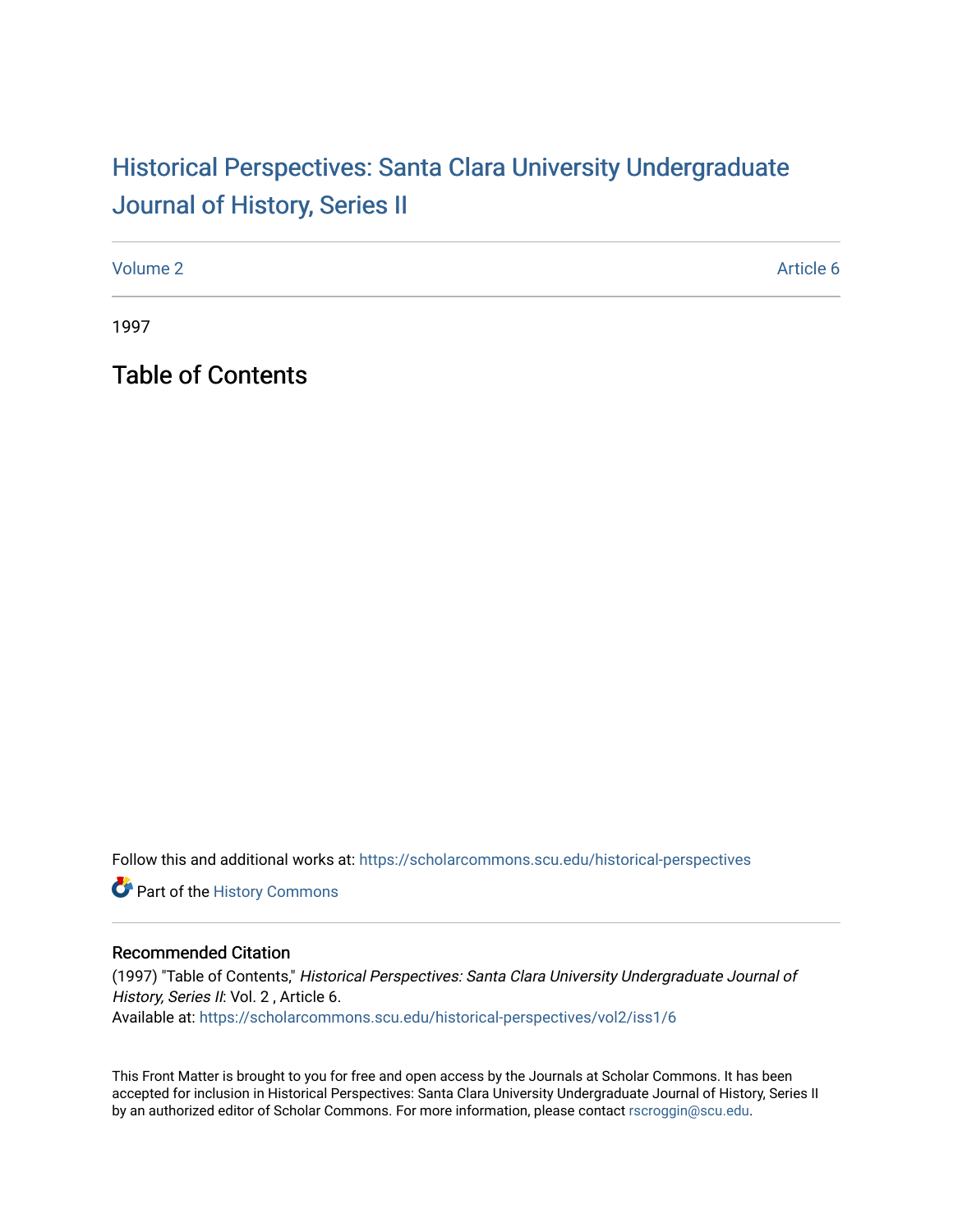## **Table of Contents**

| <b>Articles:</b>                             |
|----------------------------------------------|
| The China White Paper and the Rebirth of the |
|                                              |
| Kevin Reid                                   |
|                                              |
| <b>Marital Consent and its</b>               |
|                                              |
| Susan Jackson                                |
|                                              |
| Living on Borrowed Time: The German          |
|                                              |
| Chris Waters                                 |
|                                              |
| Anti- Semitism and German Public             |
|                                              |
| <b>Cathy Heridis</b>                         |
|                                              |
| A Gentlemen's Debt: Land Speculation,        |
|                                              |
| John Gonzales                                |
|                                              |
| The Personification of Androdgyne:           |
|                                              |
| <b>Brigid McCormack</b>                      |
|                                              |
| Motherhood In Japan: Past and Present  113   |
| Maki Kanayama                                |
|                                              |
| The Decisive Factors: Lyndon                 |
|                                              |
| Jonathan Lautze                              |
|                                              |

Published by Scholar Commons, 1997